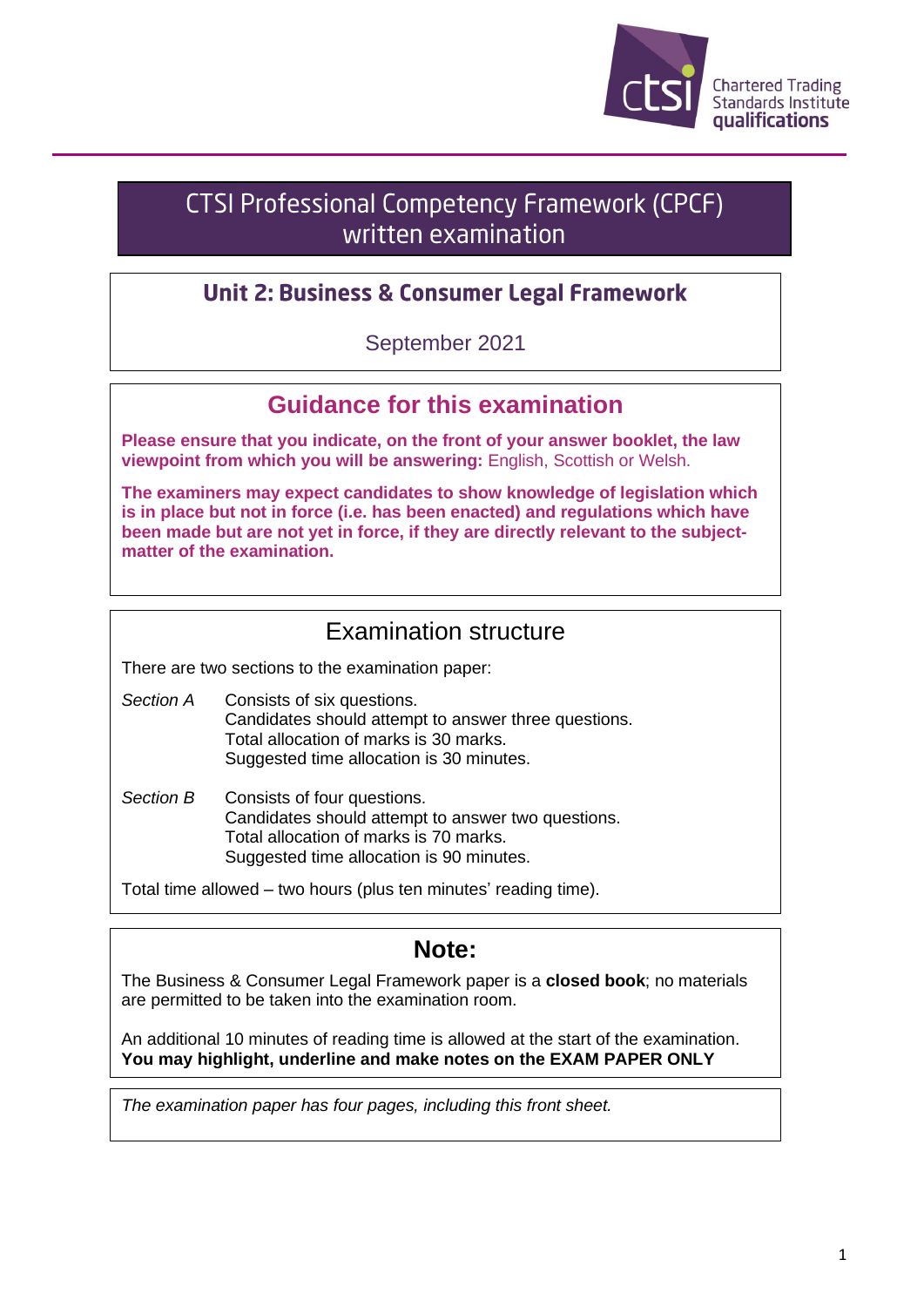**Section A Candidates should attempt to answer three questions. Each question carries ten marks.**

Standards, providing specific help and advice.

enforcement authorities.

**Total: 30 marks.**

1. Why would a local authority regulator use risk assessment to help with their daily work?

3. What are a local authority byelaws? Using a couple of examples, explain how they help local

2. Using examples, outline the benefits to Trading Standards of the Office of Product Safety and

4. With the use of examples, briefly describe how a small business might prevent underage sales.

- *5.* Briefly describe two areas in which Trading Standards fulfil their duties in looking after vulnerable people. Regulatory authorities have a duty to protect the vulnerable. Outline two of these areas with which you are familiar.
- 6. Explain how the principle of Primary Authority could be difficult for small authorities with limited resources.

(10 marks)

**Section A total of 30 marks.**

**End of Section A.**

**Date:** 15 September 2021 **Max:** 100 marks<br> **Time:** 10:00 – 12:10 **Max:** 100 marks **Reading Time: 10mins** 

(10 marks)

(10 marks)

(10 marks)

(10 marks)

(10 marks)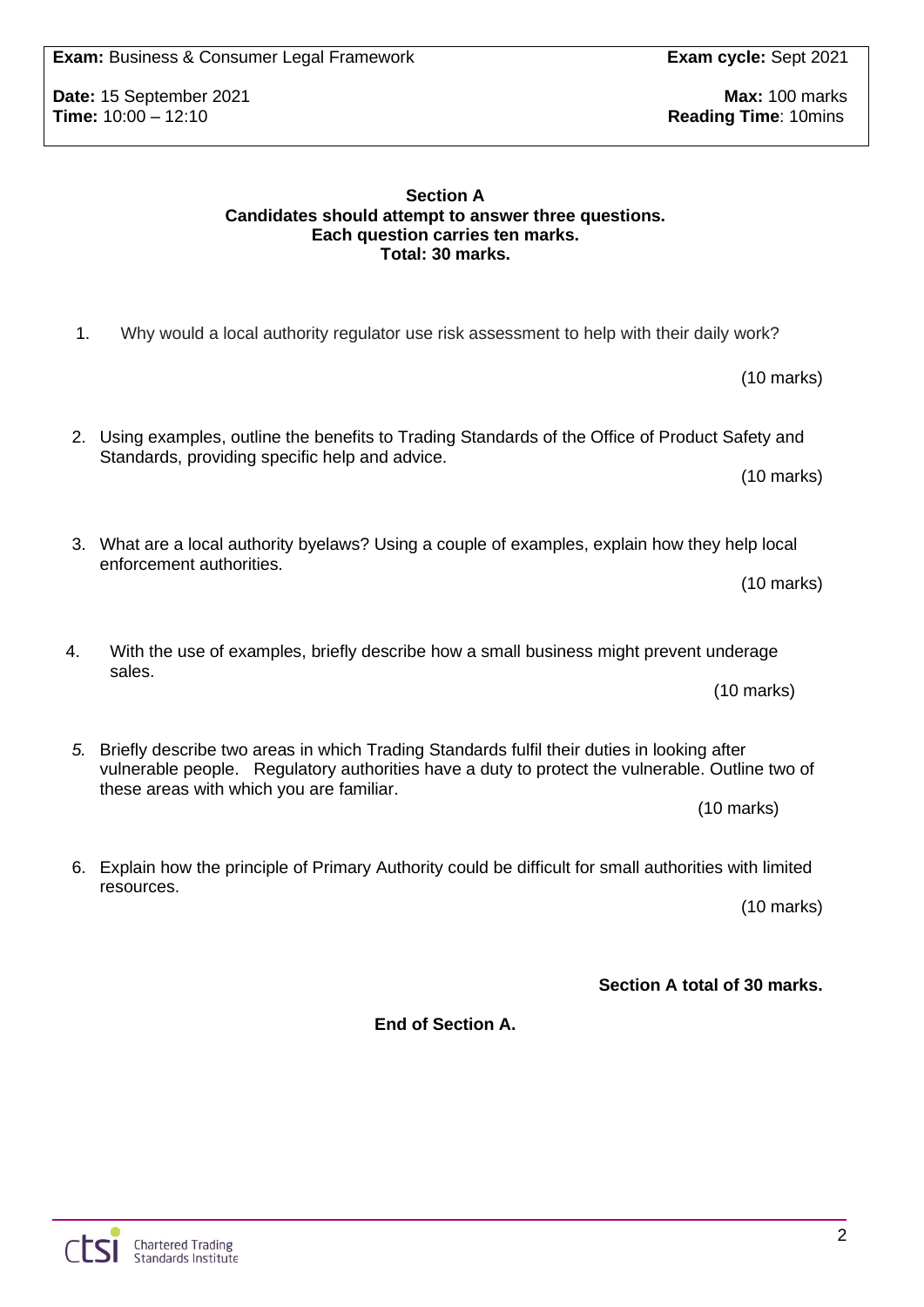#### **Section B Candidates should attempt to answer two questions. Each question carries 35 marks. Total: 70 marks.**

- 7. In the economic climate, it is imperative that Trading Standards have a business-friendly approach.
	- a) Using a specific piece of legislation with which you are familiar, highlight the economic benefits to the local economy of Trading Standards helping local businesses.

(20 marks)

b) Discuss how a Trading Standards Service can weigh the benefits against the potential resource cost of providing help to businesses.

> (15 marks) (total: 35 marks)

8. Your authority has received a number of complaints from residents which the police have stated are civil matters and not criminal. Your managers have decided that it would be appropriate for you to provide a training session to frontline police officers, to inform and advise about the role of Trading Standards and matters that can be considered further. Prepare, in detail, your training session as follows:

- a) The functions carried out by Trading Standards. (10 marks)
- b) Two different offences that are enforced by Trading Standards, and the evidence that would be required to investigate the matters further. (15 marks)
- c) How the police and Trading Standards can work together to a mutual advantage. (10 marks)

(total: 35 marks)

- 9. The life cycle of a business could be described as starting as a sole trader, or partnership, and then progressing through the stages of a private limited company and, finally, to a plc.
	- a) Explain the four main types of business entity outlined above, and the advantages of each of them. (25 marks) (25 marks)
	- b) What do you believe would be the reasons why a business would want to progress from one of those stages to the next? (10 marks)

(total 35 marks)

#### **Section B continues on the next page**